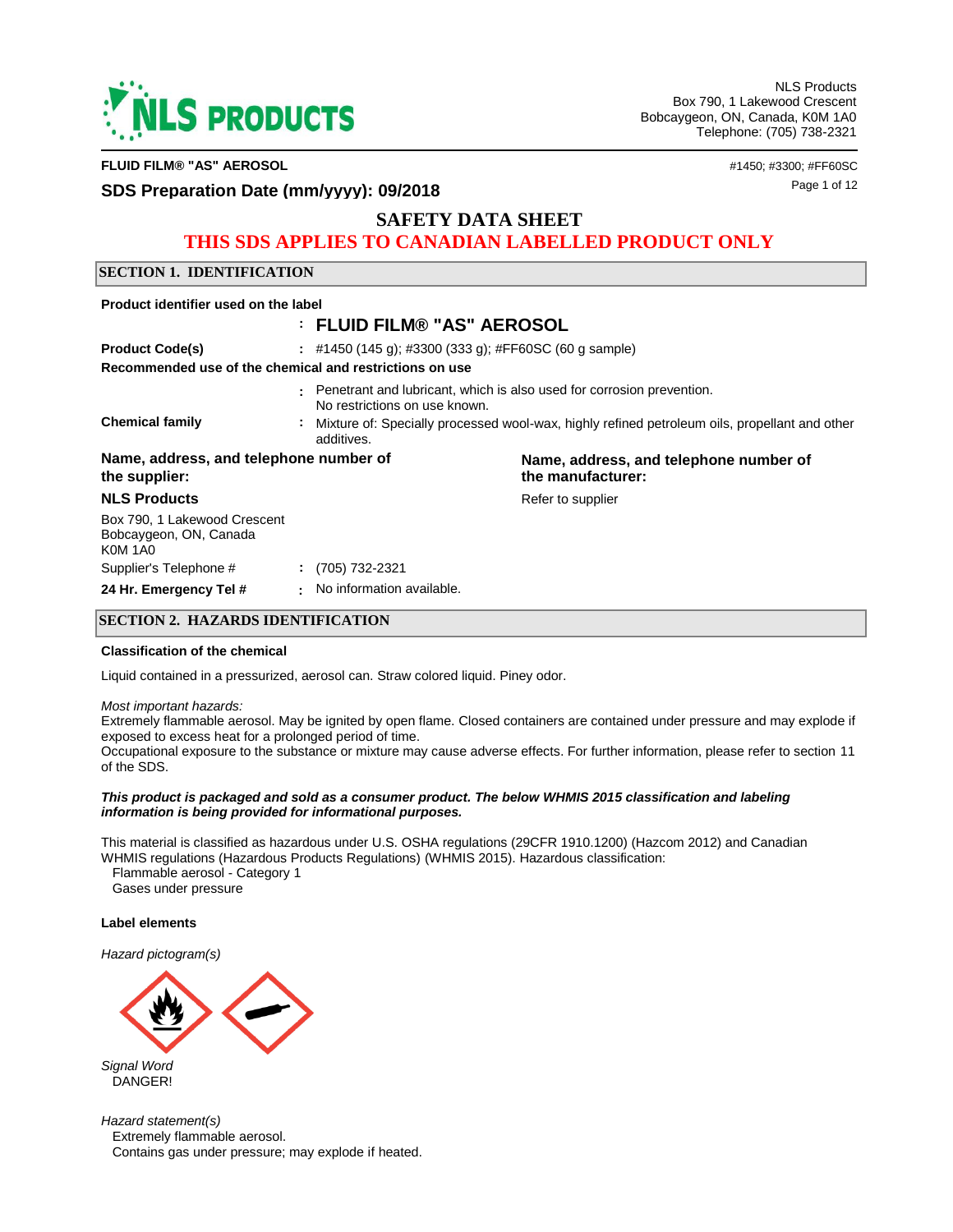

#### **FLUID FILM® "AS" AEROSOL** #1450; #3300; #FF60SC

**SDS Preparation Date (mm/dd/yyyy): 03/06/2017** Page 2 of 12

# **SAFETY DATA SHEET**

*Precautionary statement(s)*

 Keep away from heat, hot surfaces, sparks, open flames and other ignition sources - No smoking. Do not spray on an open flame or other ignition source. Pressurized container: Do not pierce or burn, even after use.

 Protect from sunlight. Do not expose to temperatures exceeding 50°C/122°F. Store in a well-ventilated place.

#### **Other hazards**

*Other hazards which do not result in classification:* 

Burning produces obnoxious and toxic fumes. May be mildly irritating to skin, eyes and respiratory system. In extremely high concentrations, may cause symptoms of central nervous system depression. May cause gastrointestinal irritation. Prolonged overexposure may cause slight liver effects, such as increased organ weights.

*Environmental precautions:* 

An environmental hazard cannot be excluded in the event of unprofessional handling or disposal. Avoid release to the environment. See ECOLOGICAL INFORMATION, Section 12.

### **SECTION 3. COMPOSITION/INFORMATION ON INGREDIENTS**

#### Mixture

| <b>Chemical name</b>                     | Common name and synonyms                            | CAS#       | Concentration (% by weight) |
|------------------------------------------|-----------------------------------------------------|------------|-----------------------------|
| Hydrotreated heavy paraffinic distillate | Mineral oil, petroleum distillates,<br>hydrotreated | 64742-54-7 | $40.0 - 80.0$               |
| Liquefied petroleum gases, sweetened     | Propane-Isobutane mixture<br>LPG.                   | 68476-86-8 | $1.0 - 25.0$                |
| Calcium petroleum sulfonate              | Sulfonic acids, petroleum, calcium<br>salts         | 61789-86-4 | $1.0 - 10.0$                |

Note: This product is packaged and sold as a consumer product.

### **SECTION 4. FIRST-AID MEASURES**

#### **Description of first aid measures**

| Ingestion    | : Do NOT induce vomiting. Never give anything by mouth to an unconscious person. Get<br>medical attention if symptoms persist.                                                                                                                                           |
|--------------|--------------------------------------------------------------------------------------------------------------------------------------------------------------------------------------------------------------------------------------------------------------------------|
| Inhalation   | If inhaled, move to fresh air. If breathing is difficult, give oxygen by qualified medical<br>personnel only. If breathing is irregular or stopped, administer artificial respiration. If irritation<br>or symptoms develop, seek medical attention.                     |
| Skin contact | : For skin contact, wash with soap and water while removing contaminated clothing. If<br>irritation or symptoms develop, seek medical attention. Wash contaminated clothing before<br>reuse.                                                                             |
| Eye contact  | : Flush eyes with water for at least 15 minutes. If irritation or symptoms develop, seek medical<br>attention.                                                                                                                                                           |
|              | Most important symptoms and effects, both acute and delayed                                                                                                                                                                                                              |
|              | : May be mildly irritating to skin, eyes and respiratory system. May cause coughing and<br>breathing difficulties. Symptoms may include mild redness and swelling. In extremely high<br>concentrations, may also cause nausea, vomiting, dizziness, drowsiness and other |

symptoms of central nervous system depression. Ingestion may cause gastrointestinal irritation, nausea, vomiting and diarrhea. Prolonged overexposure may cause slight liver effects, such as increased organ weights.

#### **Indication of any immediate medical attention and special treatment needed**

**:** Treat symptomatically.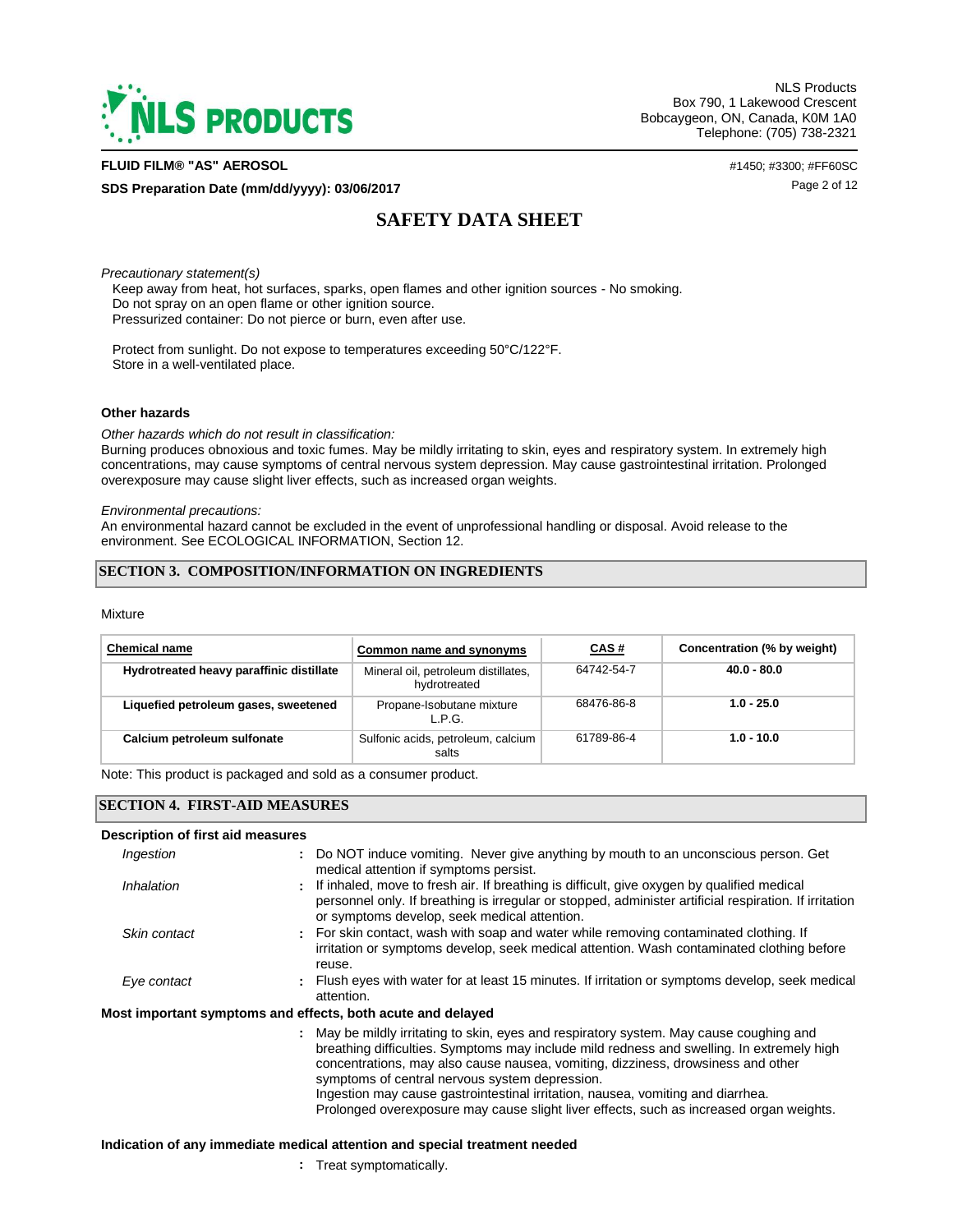

#### **FLUID FILM® "AS" AEROSOL** #1450; #3300; #FF60SC

**SDS Preparation Date (mm/dd/yyyy): 03/06/2017 Page 3 of 12** 

# **SAFETY DATA SHEET**

|                                                               | <b>SECTION 5. FIRE-FIGHTING MEASURES</b>                                                                                                                                                                                                                                                                                         |  |  |  |
|---------------------------------------------------------------|----------------------------------------------------------------------------------------------------------------------------------------------------------------------------------------------------------------------------------------------------------------------------------------------------------------------------------|--|--|--|
| <b>Extinguishing media</b>                                    |                                                                                                                                                                                                                                                                                                                                  |  |  |  |
| Suitable extinguishing media                                  |                                                                                                                                                                                                                                                                                                                                  |  |  |  |
|                                                               | Carbon dioxide (CO2); Dry chemical; Alcohol resistant foam                                                                                                                                                                                                                                                                       |  |  |  |
| Unsuitable extinguishing media                                |                                                                                                                                                                                                                                                                                                                                  |  |  |  |
|                                                               | Do not use a solid water stream as it may scatter and spread fire.                                                                                                                                                                                                                                                               |  |  |  |
|                                                               | Special hazards arising from the substance or mixture / Conditions of flammability                                                                                                                                                                                                                                               |  |  |  |
|                                                               | : Extremely flammable aerosol. Pressurized container: may burst if heated. Vapors are<br>heavier than air and may spread along floors. Product may float, and be re-ignited at the<br>water's surface. This product is contained under pressure, and could explode when exposed<br>to heat and flame.                            |  |  |  |
| Flammability classification (OSHA 29 CFR 1910.106)            |                                                                                                                                                                                                                                                                                                                                  |  |  |  |
|                                                               | : Flammable aerosol. - Category 1                                                                                                                                                                                                                                                                                                |  |  |  |
| <b>Hazardous combustion products</b>                          |                                                                                                                                                                                                                                                                                                                                  |  |  |  |
|                                                               | Carbon oxides; Hydrocarbons; Sulfur oxides; Phosphorus oxides; Nitrogen oxides (NOx);<br>Polycyclic aromatic hydrocarbons; Other unidentified organic compounds.                                                                                                                                                                 |  |  |  |
| Special protective equipment and precautions for firefighters |                                                                                                                                                                                                                                                                                                                                  |  |  |  |
| Protective equipment for fire-fighters                        |                                                                                                                                                                                                                                                                                                                                  |  |  |  |
|                                                               | : Firefighters must use standard protective equipment including flame retardant coat, helmet<br>with face shield, gloves, rubber boots, and in enclosed spaces, SCBA. Firefighters should<br>wear proper protective equipment and self-contained breathing apparatus with full face<br>piece operated in positive pressure mode. |  |  |  |
| Special fire-fighting procedures                              |                                                                                                                                                                                                                                                                                                                                  |  |  |  |
|                                                               | Move containers from fire area if safe to do so. Cool closed containers exposed to fire with<br>water spray. Shield personnel to protect from venting or rupturing containers. Do not allow<br>run-off from fire fighting to enter drains or water courses. Dike for water control.                                              |  |  |  |

### **SECTION 6. ACCIDENTAL RELEASE MEASURES**

### **Personal precautions, protective equipment and emergency procedures**

All persons dealing with the clean-up should wear the appropriate chemically protective **:** equipment. Keep people away from and upwind of spill/leak. Restrict access to area until completion of clean-up. Refer to protective measures listed in sections 7 and 8.

**Environmental precautions :** Prevent product from entering drains, sewers, waterways and soil.

### **Methods and material for containment and cleaning up**

Ventilate the area. Remove all sources of ignition. Prevent further leakage or spillage if safe **:** to do so. Use only non-sparking tools. For spilled liquids: absorb spill with inert, non-combustible material such as sand, then place into suitable containers. Do not use combustible absorbents, such as sawdust. Pick up and transfer to properly labeled containers. Contaminated absorbent material may pose the same hazards as the spilled product. Contact the proper local authorities.

**Special spill response procedures**

**:** If a spill/release in excess of the EPA reportable quantity is made into the environment, immediately notify the national response center in the United States (phone: 1-800-424-8802).

US CERCLA Reportable quantity (RQ): None known.

In Canada: Contact appropriate local and provincial environmental authorities for assistance and/or reporting requirements.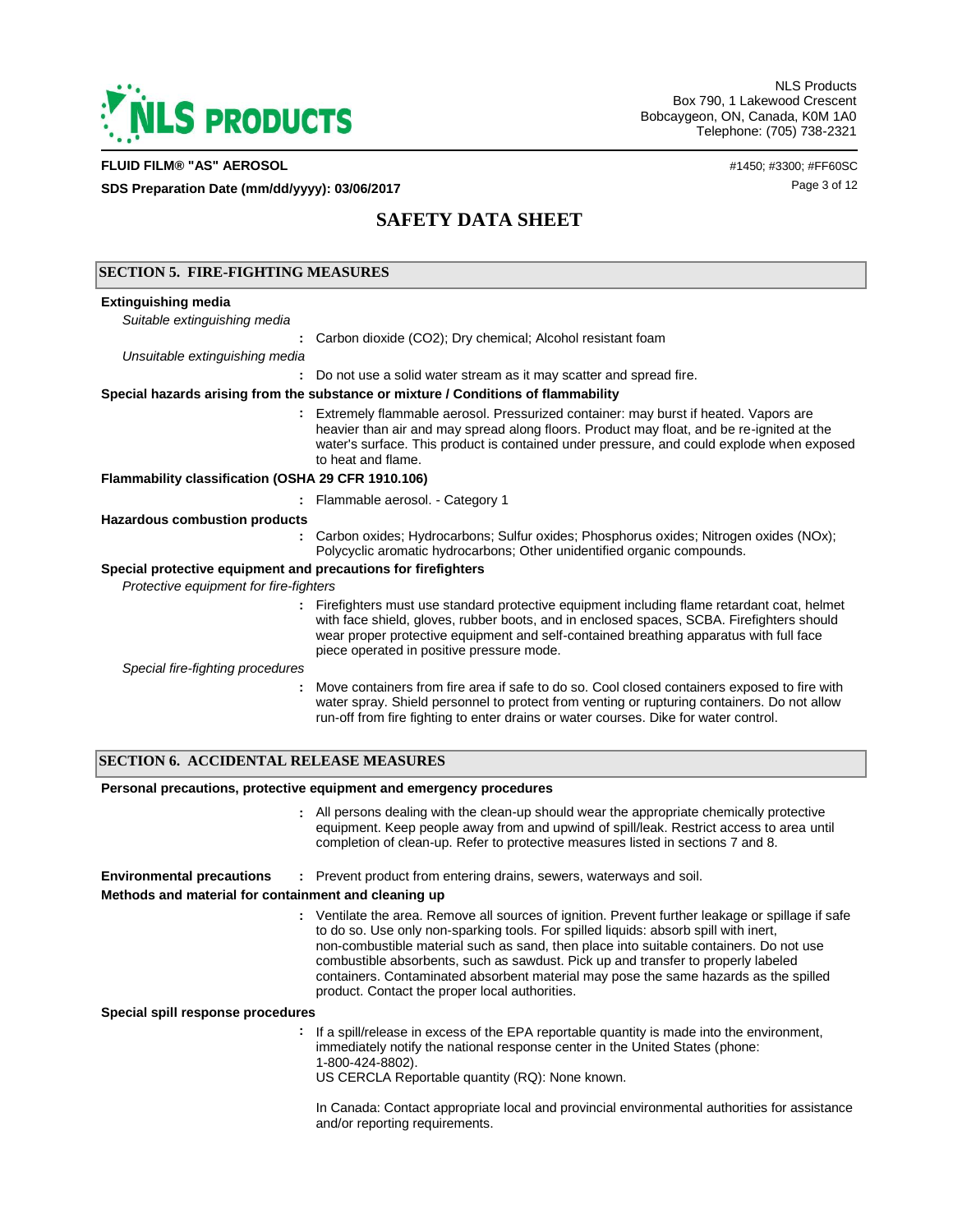

### **FLUID FILM® "AS" AEROSOL** #1450; #3300; #FF60SC

**SDS Preparation Date (mm/dd/yyyy): 03/06/2017 Page 4 of 12** 

Keep away

# **SAFETY DATA SHEET**

| <b>ISECTION 7. HANDLING AND STORAGE</b> |  |                                                                                                                                                                                                                                                                                                                                                                                                                                                                 |  |
|-----------------------------------------|--|-----------------------------------------------------------------------------------------------------------------------------------------------------------------------------------------------------------------------------------------------------------------------------------------------------------------------------------------------------------------------------------------------------------------------------------------------------------------|--|
| Precautions for safe handling           |  |                                                                                                                                                                                                                                                                                                                                                                                                                                                                 |  |
|                                         |  | : Use with adequate ventilation. Avoid breathing dust, mist or vapours. Wear suitable<br>protective equipment during handling. Avoid contact with skin, eyes and clothing. Keep away<br>from heat, sparks and open flame. - No smoking. Do not spray on an open flame or other<br>ignition source. Pressurized container: Do not pierce or burn, even after use. Keep away<br>from incompatibles. Always replace cap after use. Wash thoroughly after handling. |  |
| <b>Conditions for safe storage</b>      |  | : Store in cool/well-ventilated place. Storage area should be clearly identified, clear of<br>obstruction and accessible only to trained and authorized personnel. Inspect periodically for<br>damage or leaks. No smoking. Protect from sunlight. Have appropriate fire extinguishers<br>and spill clean-up equipment in or near storage area.                                                                                                                 |  |
| Incompatible materials                  |  | : Strong oxidizing agents; Halogenated compounds                                                                                                                                                                                                                                                                                                                                                                                                                |  |

## **SECTION 8. EXPOSURE CONTROLS / PERSONAL PROTECTION**

| <b>Exposure Limits:</b>                     |                                                                       |                  |                                                    |                  |
|---------------------------------------------|-----------------------------------------------------------------------|------------------|----------------------------------------------------|------------------|
| <b>Chemical Name</b>                        | <b>ACGIH TLV</b>                                                      |                  | <b>OSHA PEL</b>                                    |                  |
|                                             | <b>TWA</b>                                                            | <b>STEL</b>      | <b>PEL</b>                                         | <b>STEL</b>      |
| Hydrotreated heavy paraffinic<br>distillate | 5 mg/m <sup>3</sup> (inhalable)<br>(severely refined<br>mineral oils) | N/A <sub>v</sub> | 5 mg/m <sup>3</sup> (As 'Oil<br>mist, mineral')    | N/A <sub>v</sub> |
| Liquefied petroleum gases,<br>sweetened     | 1000 ppm (as<br>'Butane, all isomers')                                | N/A <sub>v</sub> | 1000 ppm (1800<br>mg/m <sup>3</sup> ) (as Propane) | N/A <sub>v</sub> |
| Calcium petroleum sulfonate                 | N/A <sub>v</sub>                                                      | N/A <sub>v</sub> | N/A <sub>v</sub>                                   | N/A <sub>v</sub> |

### **Exposure controls**

### **Ventilation and engineering measures**

|                                       | : Provide adequate ventilation. Apply technical measures to comply with the occupational<br>exposure limits. Where reasonably practicable this should be achieved by the use of local<br>exhaust ventilation and good general extraction. In case of insufficient ventilation wear<br>suitable respiratory equipment.                                        |
|---------------------------------------|--------------------------------------------------------------------------------------------------------------------------------------------------------------------------------------------------------------------------------------------------------------------------------------------------------------------------------------------------------------|
| <b>Respiratory protection</b>         | : If airbourne concentrations are above the permissible exposure limit or are not known, use<br>NIOSH-approved respirators. Respirators should be selected based on the form and<br>concentration of contaminants in air, and in accordance with OSHA (29 CFR 1910.134) or<br>CSA Z94.4-02. Advice should be sought from respiratory protection specialists. |
| <b>Skin protection</b>                | Gloves impervious to the material are recommended. Wear sufficient clothing to prevent skin<br>contact. The suitability for a specific workplace should be discussed with the producers of<br>the protective gloves.                                                                                                                                         |
| Eye / face protection                 | : Wear as appropriate: Tightly fitting safety goggles; Safety glasses with side shields.                                                                                                                                                                                                                                                                     |
| Other protective equipment            | Ensure that eyewash stations and safety showers are close to the workstation location.<br>Other equipment may be required depending on workplace standards.                                                                                                                                                                                                  |
| <b>General hygiene considerations</b> |                                                                                                                                                                                                                                                                                                                                                              |
|                                       | : Avoid breathing dust, mist or vapors. Avoid contact with skin, eyes and clothing. Wash<br>thoroughly after handling. Remove and wash contaminated clothing before re-use. Handle in<br>accordance with good industrial hygiene and safety practice.                                                                                                        |

## **SECTION 9. PHYSICAL AND CHEMICAL PROPERTIES**

**Appearance :** Liquid contained in a pressurized, aerosol can. Straw colored liquid.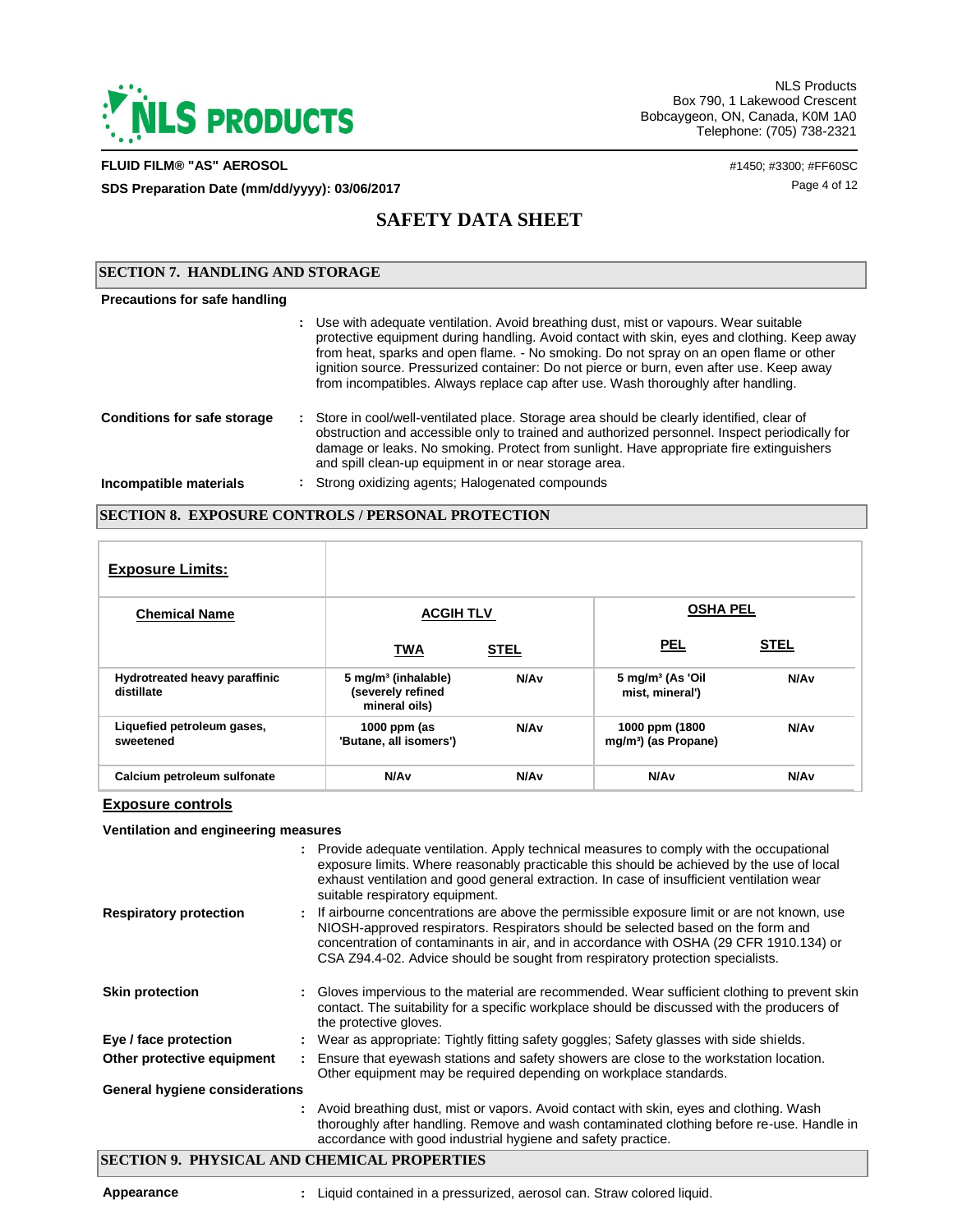

**FLUID FILM® "AS" AEROSOL** #1450; #3300; #FF60SC

**SDS Preparation Date (mm/dd/yyyy): 03/06/2017 Page 5 of 12 Page 5 of 12** 

NLS Products Box 790, 1 Lakewood Crescent Bobcaygeon, ON, Canada, K0M 1A0 Telephone: (705) 738-2321

# **SAFETY DATA SHEET**

| Odor                                       |   | Piney odor.                                                                                                                                                              |
|--------------------------------------------|---|--------------------------------------------------------------------------------------------------------------------------------------------------------------------------|
| Odor threshold                             |   | N/Av                                                                                                                                                                     |
|                                            |   | 7.8                                                                                                                                                                      |
| рH                                         |   | N/Av                                                                                                                                                                     |
| <b>Melting/Freezing point</b>              |   |                                                                                                                                                                          |
| Initial boiling point and boiling range    |   |                                                                                                                                                                          |
|                                            |   | > 136°C (277°F) (concentrate) (based on ingredients)                                                                                                                     |
| <b>Flash point</b>                         |   | 207°C (405°F) (concentrate)                                                                                                                                              |
| <b>Flashpoint (Method)</b>                 |   | : N/Av                                                                                                                                                                   |
| Evaporation rate (BuAe = 1)                |   | : N/Av                                                                                                                                                                   |
| Flammability (solid, gas)                  | ÷ | Not applicable.                                                                                                                                                          |
| Lower flammable limit (% by vol.)          |   |                                                                                                                                                                          |
|                                            |   | N/Av                                                                                                                                                                     |
| Upper flammable limit (% by vol.)          |   |                                                                                                                                                                          |
|                                            |   | N/Av                                                                                                                                                                     |
| <b>Oxidizing properties</b>                |   | None known.                                                                                                                                                              |
| <b>Explosive properties</b>                |   | Aerosols are sensitive to mechanical impact. Closed containers are contained under<br>pressure and may explode if exposed to excess heat for a prolonged period of time. |
| Vapor pressure                             |   | N/Av                                                                                                                                                                     |
| Vapor density                              |   | N/Av                                                                                                                                                                     |
| <b>Relative density / Specific gravity</b> |   |                                                                                                                                                                          |
|                                            |   | 0.88 (concentrate)                                                                                                                                                       |
| <b>Solubility in water</b>                 |   | Insoluble.                                                                                                                                                               |
| Other solubility(ies)                      |   | N/Av                                                                                                                                                                     |
|                                            |   | Partition coefficient: n-octanol/water or Coefficient of water/oil distribution                                                                                          |
|                                            |   | N/Av                                                                                                                                                                     |
| <b>Auto-ignition temperature</b>           |   | $\cdot$ N/Av                                                                                                                                                             |
| <b>Decomposition temperature</b>           |   | : N/Av                                                                                                                                                                   |
| <b>Viscosity</b>                           | ÷ | 7200 - 10,400 cP @ 21.1°C (70°F) (concentrate)                                                                                                                           |
| Volatiles (% by weight)                    |   | $: < 25\%$                                                                                                                                                               |
| Volatile organic Compounds (VOC's)         |   |                                                                                                                                                                          |
|                                            |   | : $< 219$ g/L                                                                                                                                                            |
| Absolute pressure of container             |   |                                                                                                                                                                          |
|                                            |   | : N/Av                                                                                                                                                                   |
| <b>Flame projection length</b>             |   | $: 15 - 100$ cm                                                                                                                                                          |
| Other physical/chemical comments           |   |                                                                                                                                                                          |
|                                            |   | Chemical heat of combustion: N/Av                                                                                                                                        |
| SECTION 10. STABILITY AND REACTIVITY       |   |                                                                                                                                                                          |
| <b>Reactivity</b>                          |   | Not normally reactive.                                                                                                                                                   |
| <b>Chemical stability</b>                  | ÷ | Stable under normal conditions.                                                                                                                                          |
| <b>Possibility of hazardous reactions</b>  |   |                                                                                                                                                                          |

|                                  |  | : Hazardous polymerization does not occur.                                                                                                              |  |  |
|----------------------------------|--|---------------------------------------------------------------------------------------------------------------------------------------------------------|--|--|
| <b>Conditions to avoid</b>       |  | Direct sources of heat. Keep away from direct sunlight. Do not use in areas without<br>adequate ventilation. Avoid contact with incompatible materials. |  |  |
| Incompatible materials           |  | : Strong oxidizing agents; Halogenated compounds                                                                                                        |  |  |
| Hazardous decomposition products |  |                                                                                                                                                         |  |  |

None known, refer to hazardous combustion products in Section 5. **:**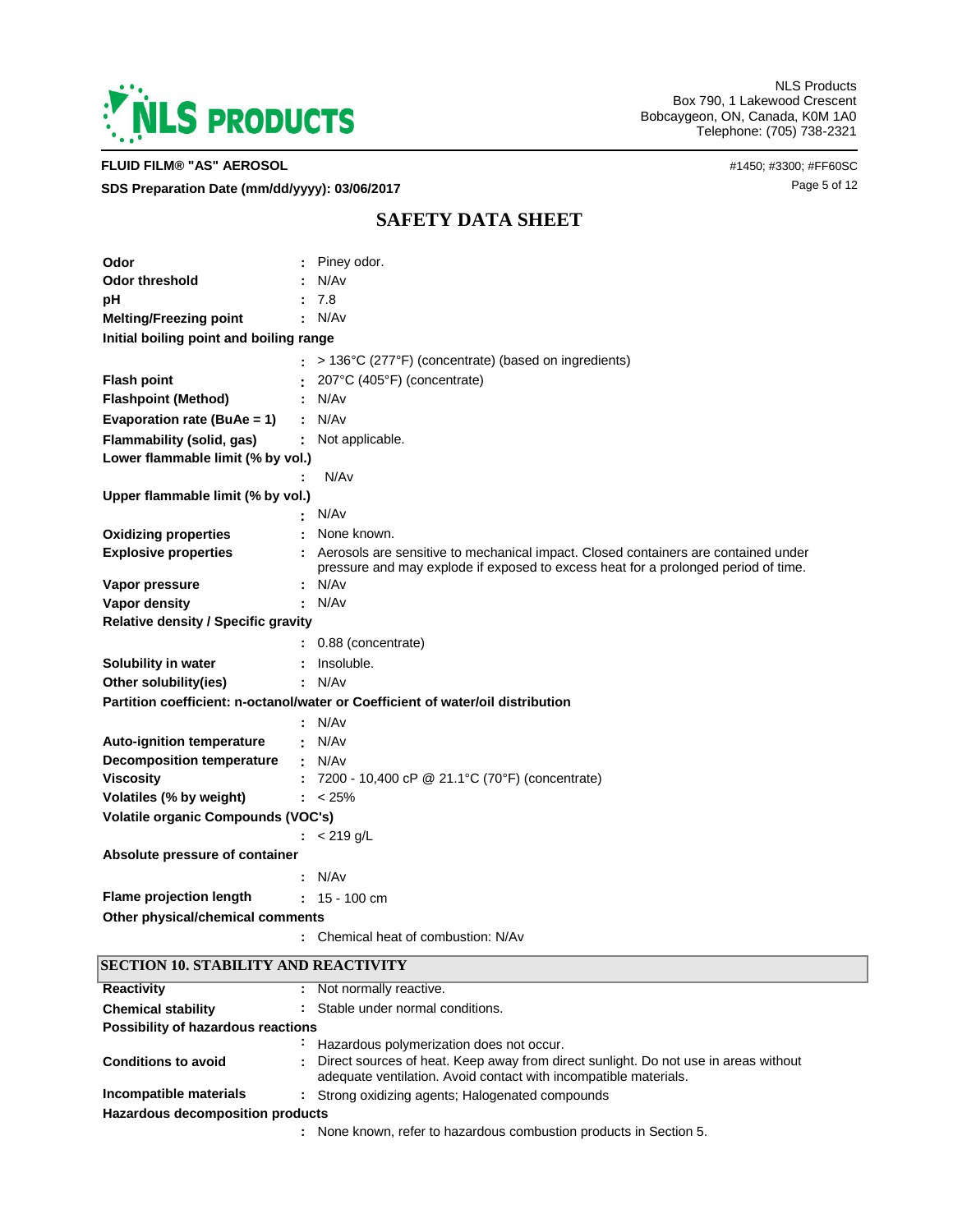

### **FLUID FILM® "AS" AEROSOL** #1450; #3300; #FF60SC

**SDS Preparation Date (mm/dd/yyyy): 03/06/2017 Page 6 of 12 Page 6 of 12** 

# **SAFETY DATA SHEET**

### **SECTION 11. TOXICOLOGICAL INFORMATION**

### **Information on likely routes of exposure:**

| Routes of entry inhalation       | : YES |
|----------------------------------|-------|
| Routes of entry skin & eye       | : YES |
| <b>Routes of entry Ingestion</b> | : YES |

**Routes of exposure skin absorption**

**:** YES

### **Potential Health Effects:**

### **Signs and symptoms of short-term (acute) exposure**

*Sign and symptoms Inhalation*

|                                                  | May cause mild transient irritation. May cause coughing and breathing difficulties. In<br>extremely high concentrations, may also cause nausea, vomiting, dizziness, drowsiness and<br>other symptoms of central nervous system depression.                                                |
|--------------------------------------------------|--------------------------------------------------------------------------------------------------------------------------------------------------------------------------------------------------------------------------------------------------------------------------------------------|
| Sign and symptoms ingestion                      |                                                                                                                                                                                                                                                                                            |
|                                                  | Ingestion may cause gastrointestinal irritation, nausea, vomiting and diarrhea. Ingestion of<br>larger amounts may cause defects to the central nervous system (e.g. dizziness, headache).                                                                                                 |
| Sign and symptoms skin                           | May cause mild skin irritation. Symptoms may include mild redness and swelling. May be<br>absorbed through the skin.                                                                                                                                                                       |
| Sign and symptoms eyes                           | Direct eye contact may cause slight or mild, transient irritation. Direct eye contact may cause<br>temporary redness.                                                                                                                                                                      |
| <b>Potential Chronic Health Effects</b>          |                                                                                                                                                                                                                                                                                            |
|                                                  | Prolonged overexposure may cause slight liver effects, such as increased organ weights.                                                                                                                                                                                                    |
| <b>Mutagenicity</b>                              | No data available to indicate product or any components present at greater than 0.1% are<br>mutagenic or genotoxic.                                                                                                                                                                        |
| Carcinogenicity                                  | Not classifiable as a human carcinogen. No components are listed as carcinogens by<br>ACGIH, IARC, OSHA or NTP.                                                                                                                                                                            |
| <b>Reproductive effects &amp; Teratogenicity</b> |                                                                                                                                                                                                                                                                                            |
|                                                  | This product is not expected to cause reproductive or developmental effects.                                                                                                                                                                                                               |
| Sensitization to material                        | No data available to indicate product or components may be respiratory sensitizers.<br>No data available to indicate product or components may be skin sensitizers.                                                                                                                        |
| Specific target organ effects                    | According to the classification criteria of U.S. OSHA regulations (29CFR 1910.1200)<br>(Hazcom 2012) and Canadian WHMIS regulations (Hazardous Products Regulations)<br>(WHMIS 2015), this product is not expected to cause target organ toxicity through single or<br>repeated exposures. |
|                                                  | Mild effects may be seen in the following organs: Eyes; Skin; Respiratory system; Digestive<br>system; Central nervous system; Liver                                                                                                                                                       |
| Medical conditions aggravated by overexposure    |                                                                                                                                                                                                                                                                                            |
|                                                  | Pre-existing skin, eye, respiratory and central nervous system disorders.                                                                                                                                                                                                                  |
| <b>Synergistic materials</b>                     | None reported by the manufacturer.                                                                                                                                                                                                                                                         |
| <b>Toxicological data</b>                        | No data is available on the product itself.                                                                                                                                                                                                                                                |
|                                                  | See below for individual ingredient acute toxicity data.                                                                                                                                                                                                                                   |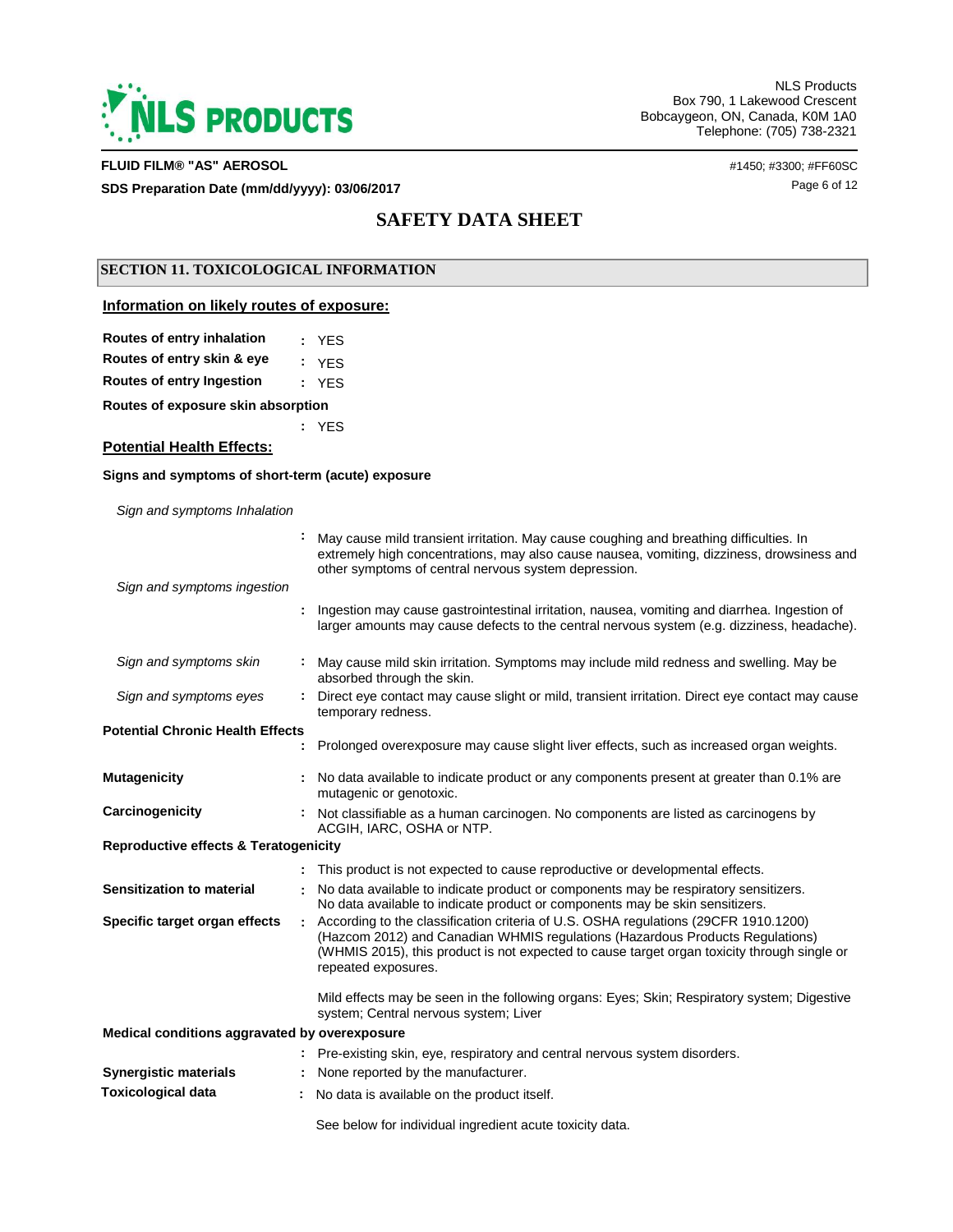

### **FLUID FILM® "AS" AEROSOL** #1450; #3300; #FF60SC

**SDS Preparation Date (mm/dd/yyyy): 03/06/2017 Discription of the USS Preparation Date (mm/dd/yyyy): 03/06/2017** 

# **SAFETY DATA SHEET**

|                                             | $LC_{50}(4hr)$                      | $LD_{50}$       |                  |
|---------------------------------------------|-------------------------------------|-----------------|------------------|
| <b>Chemical name</b>                        | inh, rat                            | (Oral, rat)     | (Rabbit, dermal) |
| Hydrotreated heavy paraffinic<br>distillate | > 5.53 mg/L (mist) (No mortality)   | $> 15000$ mg/kg | > 5000 mg/kg     |
| Liquefied petroleum gases,<br>sweetened     | 276 000 ppm (Butane)                | N/Ap (gas)      | $N/Ap$ (gas)     |
| Calcium petroleum sulfonate                 | > 1.9 mg/L (aerosol) (No mortality) | > 5000 mg/kg    | > 5000 mg/kg     |

**Other important toxicologica**l **hazards**

**:** None reported by the manufacturer.

### **SECTION 12. ECOLOGICAL INFORMATION**

No data is available on the product itself. Should not be released into the environment.

See the following tables for individual ingredient ecotoxicity data.

### *Ecotoxicity data:*

**Ecotoxicity :**

|                                             |               | <b>Toxicity to Fish</b>              |                             |                 |  |  |  |
|---------------------------------------------|---------------|--------------------------------------|-----------------------------|-----------------|--|--|--|
| <b>Ingredients</b>                          | <b>CAS No</b> | LC50 / 96h                           | NOEC / 21 day               | <b>M</b> Factor |  |  |  |
| Hydrotreated heavy paraffinic<br>distillate | 64742-54-7    | > 100 mg/L (Fathead<br>minnow)       | $>$ 1000 mg/L/28-day (QSAR) | None.           |  |  |  |
| Liquefied petroleum gases,<br>sweetened     | 68476-86-8    | N/Ap                                 | N/Ap                        | N/Ap            |  |  |  |
| Calcium petroleum sulfonate                 | 61789-86-4    | > 10 000 mg/L (sheepshead<br>minnow) | N/Av                        | None.           |  |  |  |

| Ingredients                                 | <b>CAS No</b> | <b>Toxicity to Daphnia</b>                      |                   |                 |  |  |
|---------------------------------------------|---------------|-------------------------------------------------|-------------------|-----------------|--|--|
|                                             |               | EC50 / 48h                                      | NOEC / 21 day     | <b>M</b> Factor |  |  |
| Hydrotreated heavy paraffinic<br>distillate | 64742-54-7    | $> 10000$ mg/L (Daphnia<br>magna) (Read-across) | $10 \text{ mg/L}$ | None.           |  |  |
| Liquefied petroleum gases,<br>sweetened     | 68476-86-8    | N/Ap                                            | N/Ap              | N/Ap            |  |  |
| Calcium petroleum sulfonate                 | 61789-86-4    | > 1000 mg/L (Daphnia<br>magna)                  | N/Av              | None.           |  |  |

| <b>Ingredients</b>                          | <b>CAS No</b> | <b>Toxicity to Algae</b>          |                                                |                 |  |  |
|---------------------------------------------|---------------|-----------------------------------|------------------------------------------------|-----------------|--|--|
|                                             |               | EC50 / 96h or 72h                 | NOEC / 96h or 72h                              | <b>M</b> Factor |  |  |
| Hydrotreated heavy paraffinic<br>distillate | 64742-54-7    | N/Av                              | > 100 mg/L/72hr (Green<br>algae) (Read-across) | None.           |  |  |
| Liquefied petroleum gases,<br>sweetened     | 68476-86-8    | N/Ap                              | N/Ap                                           | N/Ap            |  |  |
| Calcium petroleum sulfonate                 | 61789-86-4    | > 1000 mg/L/72hr (Green<br>algae) | 1000 mg/L/72hr                                 | None.           |  |  |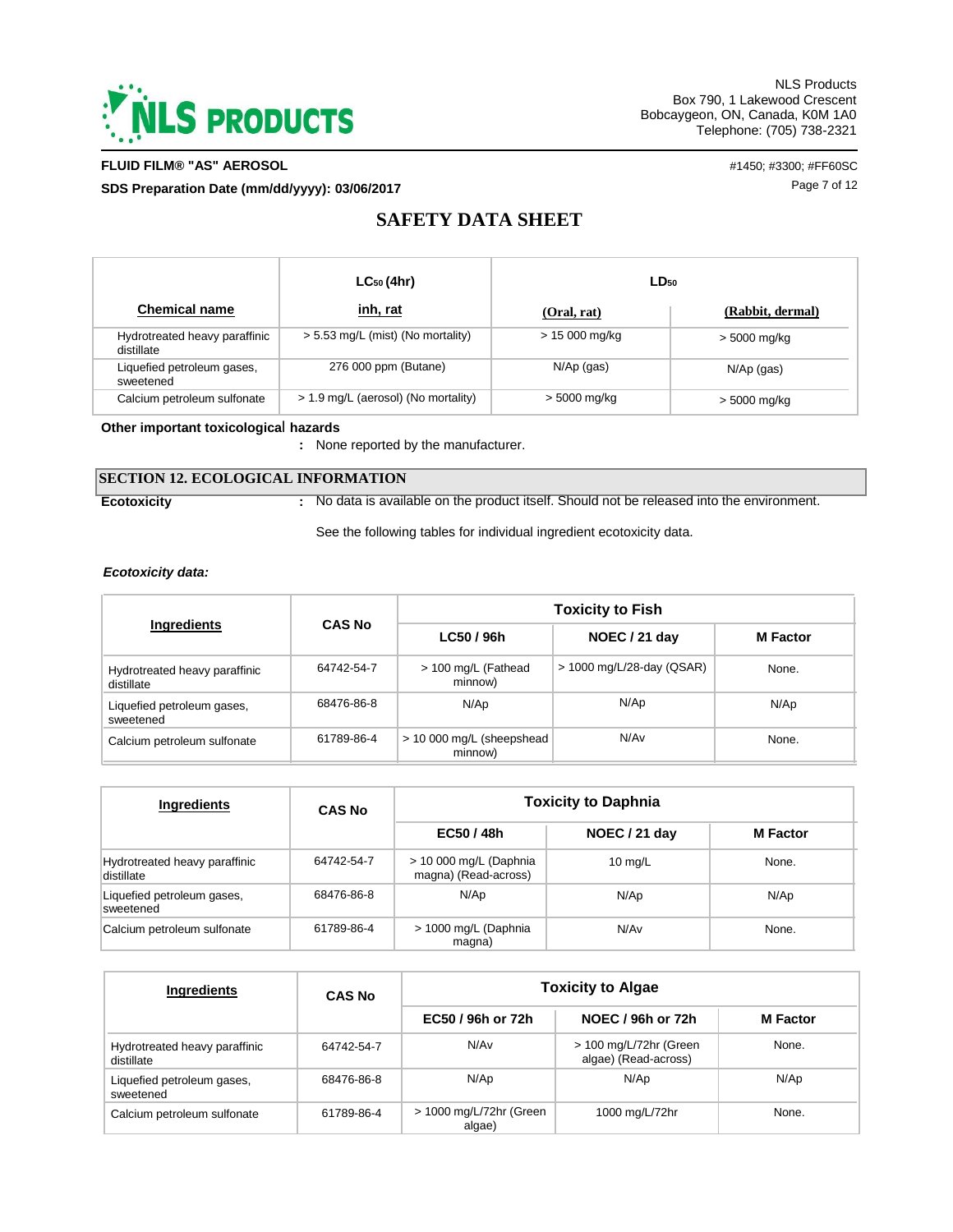

**FLUID FILM® "AS" AEROSOL** #1450; #3300; #FF60SC

**SDS Preparation Date (mm/dd/yyyy): 03/06/2017 Page 8 of 12** 

# **SAFETY DATA SHEET**

### **Persistence and degradability**

| The product itself has not been tested.                                                   |
|-------------------------------------------------------------------------------------------|
| The following ingredients are considered to be readily biodegradable: Liquefied petroleum |
| gases, sweetened.                                                                         |
| Contains the following chemicals which are considered to be inherently biodegradable:     |
| Hydrotreated heavy paraffinic distillate.                                                 |
| Contains the following chemicals which are not readily biodegradable: Calcium petroleum   |
| sulfonate.                                                                                |

**Bioaccumulation potential :** The product itself has not been tested. See the following data for ingredient information.

| <b>Components</b>                                            | Partition coefficient n-octanol/water (log Kow) | <b>Bioconcentration factor (BCF)</b> |
|--------------------------------------------------------------|-------------------------------------------------|--------------------------------------|
| Hydrotreated heavy paraffinic<br>distillate (CAS 64742-54-7) | $3.9 - 6$                                       | N/Av                                 |
| Liquefied petroleum gases,<br>sweetened (CAS 68476-86-8)     | 2.89 (Butane)                                   | 33 (Butane)                          |
| Calcium petroleum sulfonate<br>(CAS 61789-86-4)              | $> 6.0$ (Read-across)                           | N/Av                                 |
| Mobility in soil                                             | : The product itself has not been tested.       |                                      |

#### **Other Adverse Environmental effects**

No other adverse environmental effects (e.g. ozone depletion, photochemical ozone creation **:** potential, endocrine disruption, global warming potential) are expected from this component.

|                              | <b>SECTION 13. DISPOSAL CONSIDERATIONS</b>                                                                                                                                                                                                                                                                                                                                                       |  |  |  |  |  |  |
|------------------------------|--------------------------------------------------------------------------------------------------------------------------------------------------------------------------------------------------------------------------------------------------------------------------------------------------------------------------------------------------------------------------------------------------|--|--|--|--|--|--|
| <b>Handling for Disposal</b> | : Handle in accordance with good industrial hygiene and safety practice. Refer to protective<br>measures listed in sections 7 and 8.                                                                                                                                                                                                                                                             |  |  |  |  |  |  |
| <b>Methods of Disposal</b>   | : Dispose in accordance with all applicable federal, state, provincial and local regulations.                                                                                                                                                                                                                                                                                                    |  |  |  |  |  |  |
| <b>RCRA</b>                  | : If this product, as supplied, becomes a waste in the United States, it may meet the criteria of<br>a hazardous waste as defined under RCRA, Title 40 CFR 261. It is the responsibility of the<br>waste generator to determine the proper waste identification and disposal method. For<br>disposal of unused or waste material, check with local, state and federal environmental<br>agencies. |  |  |  |  |  |  |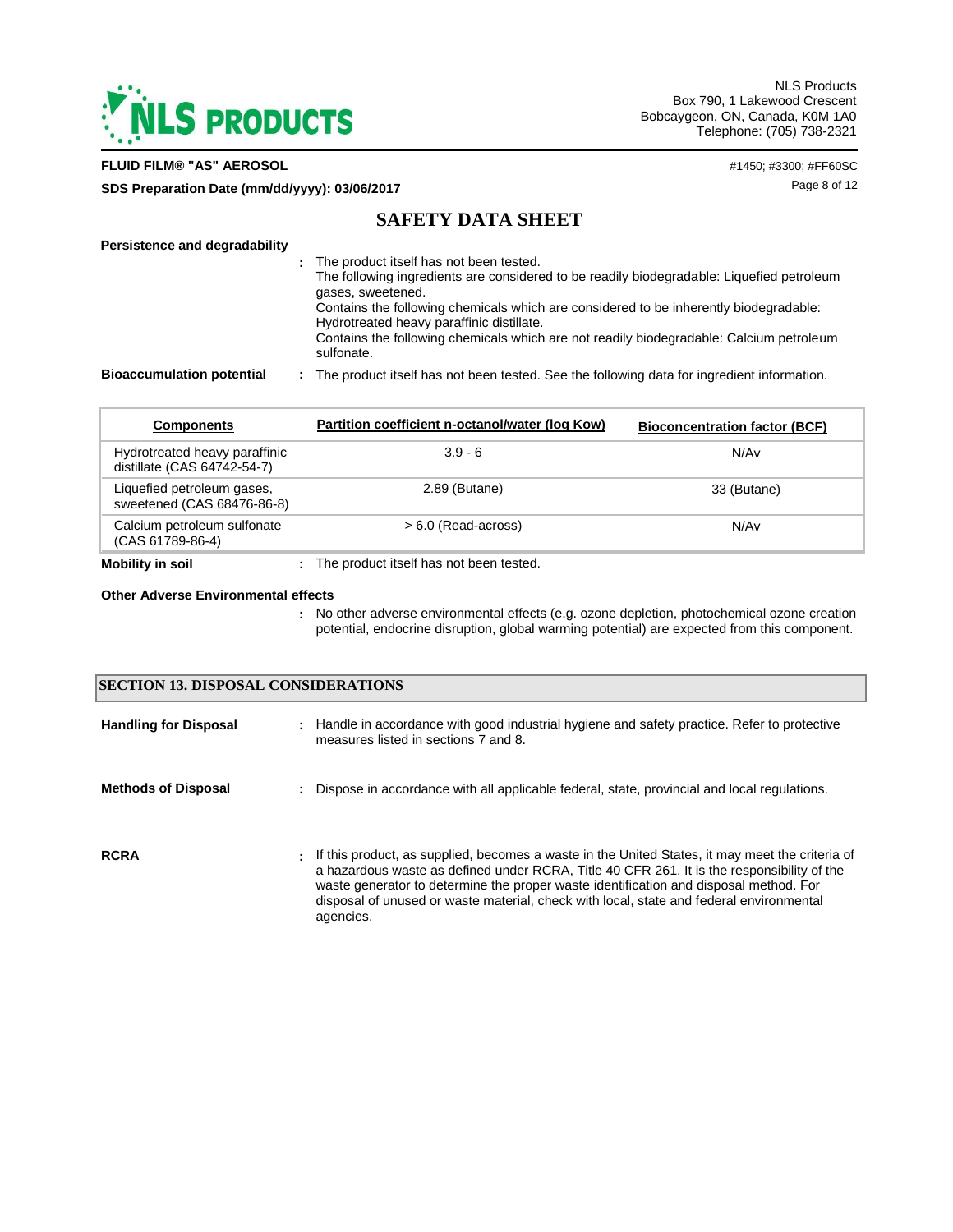

**FLUID FILM® "AS" AEROSOL** #1450; #3300; #FF60SC

**SDS Preparation Date (mm/dd/yyyy): 03/06/2017 Page 9 of 12** 

# **SAFETY DATA SHEET**

### **SECTION 14. TRANSPORTATION INFORMATION**

| <b>Regulatory</b><br><b>Information</b>                                                                                                                                                                                                                                                                                                                 | <b>UN Number</b>                                                                                                                                                 | UN proper shipping name                                                                                                                                  | <b>Transport</b><br>hazard<br>class(es) | Packing<br>Group | Label |  |  |  |
|---------------------------------------------------------------------------------------------------------------------------------------------------------------------------------------------------------------------------------------------------------------------------------------------------------------------------------------------------------|------------------------------------------------------------------------------------------------------------------------------------------------------------------|----------------------------------------------------------------------------------------------------------------------------------------------------------|-----------------------------------------|------------------|-------|--|--|--|
| <b>TDG</b>                                                                                                                                                                                                                                                                                                                                              | UN1950                                                                                                                                                           | <b>AEROSOLS</b>                                                                                                                                          | Consumer<br>Commodity                   | None             |       |  |  |  |
| <b>TDG</b><br>This product may be shipped by ground within Canada as a Limited Quantity or Consumer Commodity. Under the TDG, refer<br><b>Additional</b><br>to Section 1.17 for additional exemption requirements, if shipping under this exemption.<br>information                                                                                     |                                                                                                                                                                  |                                                                                                                                                          |                                         |                  |       |  |  |  |
| 49CFR/DOT                                                                                                                                                                                                                                                                                                                                               | None                                                                                                                                                             | <b>Consumer Commodity</b>                                                                                                                                | ORM-D                                   | None             | ORM-D |  |  |  |
| 49CFR/DOT<br>Until December 31, 2020, a limited quantity package may be renamed as 'Consumer commodity' and reclassed as ORM-D,<br>Additional<br>when shipping by ground within the United States. Must be a consumer-type product, in Limited Quantity size, no larger than 1<br>information<br>L per can. Package weight must not exceed 30 kg gross. |                                                                                                                                                                  |                                                                                                                                                          |                                         |                  |       |  |  |  |
| <b>ICAO/IATA</b>                                                                                                                                                                                                                                                                                                                                        | ID8000                                                                                                                                                           | <b>Consumer Commodity</b>                                                                                                                                | 9                                       | None             |       |  |  |  |
| <b>ICAO/IATA</b><br>Additional<br>information                                                                                                                                                                                                                                                                                                           | Inner container size may not exceed 500 mL. Gross weight per package cannot exceed 30 kg. Follow Packing Instruction<br>Y963.<br>Special Provision A112 applies. |                                                                                                                                                          |                                         |                  |       |  |  |  |
| <b>IMDG</b>                                                                                                                                                                                                                                                                                                                                             | UN1950                                                                                                                                                           | <b>AEROSOLS</b>                                                                                                                                          | Limited<br>Quantity                     | None             |       |  |  |  |
| <b>IMDG</b><br><b>Additional</b><br>information                                                                                                                                                                                                                                                                                                         | 30 kg gross mass.                                                                                                                                                | May be shipped as LIMITED QUANTITY when transported in containers no larger than 1.0 Litre, in packages not exceeding                                    |                                         |                  |       |  |  |  |
|                                                                                                                                                                                                                                                                                                                                                         | Special precautions for user                                                                                                                                     | Appropriate advice on safety must accompany the package. Keep away from heat, sparks<br>and open flame. - No smoking.                                    |                                         |                  |       |  |  |  |
| <b>Environmental hazards</b>                                                                                                                                                                                                                                                                                                                            |                                                                                                                                                                  | This product does not meet the criteria for an environmentally hazardous mixture, according<br>to the IMDG Code. See ECOLOGICAL INFORMATION, Section 12. |                                         |                  |       |  |  |  |
|                                                                                                                                                                                                                                                                                                                                                         |                                                                                                                                                                  | Transport in bulk according to Annex II of MARPOL 73/78 and the IBC Code                                                                                 |                                         |                  |       |  |  |  |

**:** Not applicable.

# **SECTION 15 - REGULATORY INFORMATION**

### **US Federal Information:**

Components listed below are present on the following U.S. Federal chemical lists:

|                                             |            | <b>TSCA</b> | <b>CERCLA</b><br>Reportable       | <b>SARA TITLE III:</b><br>Sec. 302, Extremely<br><b>Hazardous</b> | <b>SARA TITLE III: Sec. 313, 40 CFR 372,</b><br><b>Specific Toxic Chemical</b> |                             |  |
|---------------------------------------------|------------|-------------|-----------------------------------|-------------------------------------------------------------------|--------------------------------------------------------------------------------|-----------------------------|--|
| Ingredients<br>CAS#                         |            | Inventory   | Quantity(RQ) (40<br>CFR 117.302): | Substance, 40 CFR<br>355.                                         | <b>Toxic Chemical</b>                                                          | de minimus<br>Concentration |  |
| Hydrotreated heavy<br>paraffinic distillate | 64742-54-7 | Yes         | None.                             | None.                                                             | <b>No</b>                                                                      | N/Ap                        |  |
| Liquefied petroleum gases,<br>sweetened     | 68476-86-8 | Yes         | None.                             | None.                                                             | No                                                                             | N/AD                        |  |
| Calcium petroleum<br>sulfonate              | 61789-86-4 | Yes         | N/Ap                              | N/A <sub>v</sub>                                                  | <b>No</b>                                                                      | <b>NS</b>                   |  |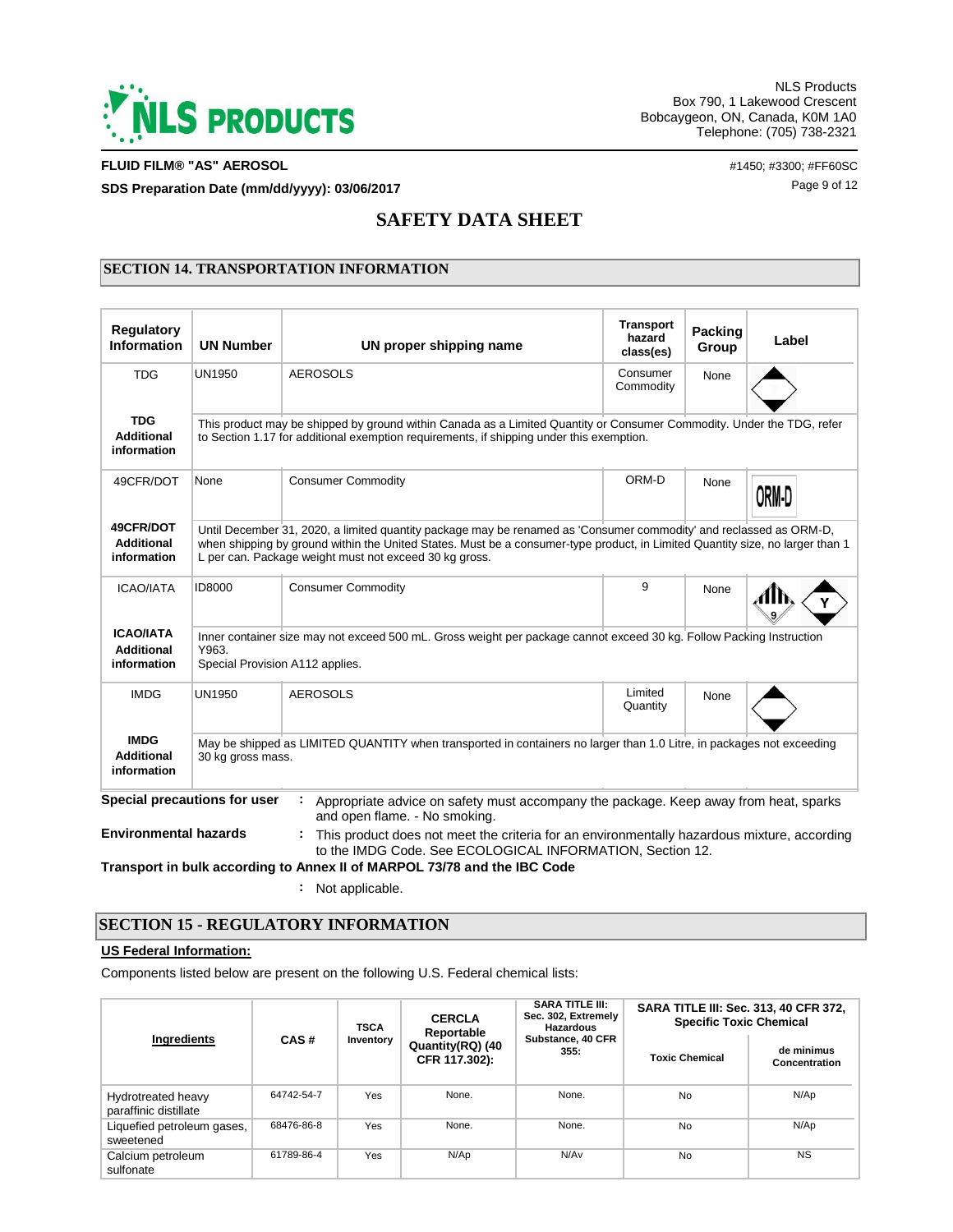

**FLUID FILM® "AS" AEROSOL** #1450; #3300; #FF60SC

**SDS Preparation Date (mm/dd/yyyy): 03/06/2017 Page 10 of 12 Page 10 of 12** 

# **SAFETY DATA SHEET**

SARA TITLE III: Sec. 311 and 312, SDS Requirements, 40 CFR 370 Hazard Classes: Physical hazards (Flammable aerosol; Gas Under Pressure). Under SARA Sections 311 and 312, the EPA has established threshold quantities for the reporting of hazardous chemicals. The current thresholds are 500 pounds or the threshold planning quantity (TPQ), whichever is lower, for extremely hazardous substances and 10,000 pounds for all other hazardous chemicals.

### **US State Right to Know Laws:**

The following chemicals are specifically listed by individual States:

| Ingredients                                        | CAS#       | <b>California Proposition 65</b> |                         | <b>State "Right to Know" Lists</b> |    |    |     |           |           |
|----------------------------------------------------|------------|----------------------------------|-------------------------|------------------------------------|----|----|-----|-----------|-----------|
|                                                    |            | Listed                           | <b>Type of Toxicity</b> | <b>CA</b>                          | МA | MΝ | NJ  | <b>PA</b> | RI        |
| <b>Hydrotreated heavy</b><br>paraffinic distillate | 64742-54-7 | No                               | N/Ap                    | <b>No</b>                          | No | No | No  | No        | <b>No</b> |
| Liquefied petroleum gases,<br>sweetened            | 68476-86-8 | <b>No</b>                        | N/Ap                    | <b>No</b>                          | No | No | No  | No        | <b>No</b> |
| Calcium petroleum sulfonate                        | 61789-86-4 | <b>No</b>                        | N/Ap                    | <b>No</b>                          | No | No | No. | No        | <b>No</b> |

### **Canadian Information:**

Canadian Environmental Protection Act (CEPA) information: All ingredients listed appear on the Domestic Substances List (DSL).

Canadian National Pollutant Release Inventory (NPRI): This product does not contain any substances listed on the NPRI. WHMIS information: Refer to Section 2 for a WHMIS Classification for this product.

#### **International Information:**

Components listed below are present on the following International Inventory list:

| Ingredients                                 | CAS#       | European<br><b>EINECs</b> | Australia<br><b>AICS</b> | <b>Philippines</b><br><b>PICCS</b> | Japan ENCS                            | Korea<br><b>KECI/KECL</b> | China<br><b>IECSC</b> | <b>New Zealand</b><br><b>IOC</b>                                                                                                                                  |
|---------------------------------------------|------------|---------------------------|--------------------------|------------------------------------|---------------------------------------|---------------------------|-----------------------|-------------------------------------------------------------------------------------------------------------------------------------------------------------------|
| Hydrotreated heavy<br>paraffinic distillate | 64742-54-7 | 265-157-1                 | Present                  | Present                            | $(2)-10$ ; $(9)-1692$ ;<br>$(9)-1692$ | KE-12546                  | Present               | May be used<br>as a single<br>component<br>chemical<br>under an<br>appropriate<br>group<br>standard.                                                              |
| Liquefied petroleum<br>gases, sweetened     | 68476-86-8 | 270-705-8                 | Present                  | Present                            | Not listed                            | KE-28192                  | Present               | May be used<br>as a<br>component in<br>a product<br>covered by a<br>group<br>standard, but<br>is not<br>approved for<br>use as a<br>chemical in its<br>own right. |
| Calcium petroleum<br>sulfonate              | 61789-86-4 | 263-093-9                 | Present                  | Present                            | $(9)-1732$                            | KE-32513                  | Present               | May be used<br>as a single<br>component<br>chemical<br>under an<br>appropriate<br>group<br>standard.                                                              |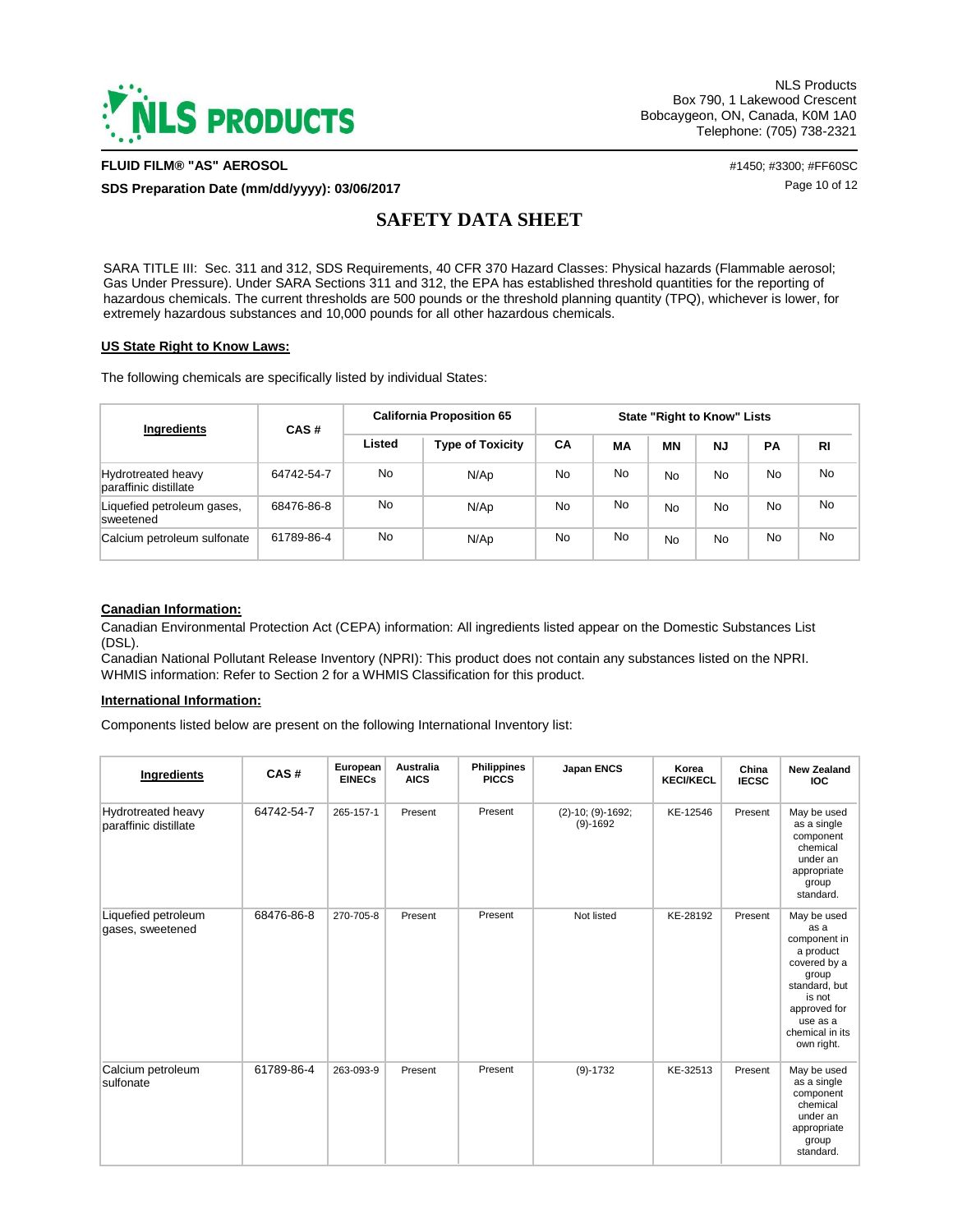

**SECTION 16. OTHER INFORMATION**

NLS Products Box 790, 1 Lakewood Crescent Bobcaygeon, ON, Canada, K0M 1A0 Telephone: (705) 738-2321

### **FLUID FILM® "AS" AEROSOL** #1450; #3300; #FF60SC

**SDS Preparation Date (mm/dd/yyyy): 03/06/2017 Page 11 of 12** Page 11 of 12

# **SAFETY DATA SHEET**

| Legend | : ACGIH: American Conference of Governmental Industrial Hygienists               |  |  |  |  |  |  |
|--------|----------------------------------------------------------------------------------|--|--|--|--|--|--|
|        | AICS: Australian Inventory of Chemical Substances                                |  |  |  |  |  |  |
|        | ATE: Acute Toxicity Estimate                                                     |  |  |  |  |  |  |
|        | CA: California                                                                   |  |  |  |  |  |  |
|        | <b>CAS: Chemical Abstract Services</b>                                           |  |  |  |  |  |  |
|        | CERCLA: Comprehensive Environmental Response, Compensation, and Liability Act of |  |  |  |  |  |  |
|        | 1980                                                                             |  |  |  |  |  |  |
|        | CFR: Code of Federal Regulations                                                 |  |  |  |  |  |  |
|        | CSA: Canadian Standards Association                                              |  |  |  |  |  |  |
|        | DOT: Department of Transportation                                                |  |  |  |  |  |  |
|        | EC50: Effective Concentration 50%                                                |  |  |  |  |  |  |
|        | EINECS: European Inventory of Existing Commercial chemical Substances            |  |  |  |  |  |  |
|        | <b>ENCS: Existing and New Chemical Substances</b>                                |  |  |  |  |  |  |
|        | EPA: Environmental Protection Agency                                             |  |  |  |  |  |  |
|        | HSDB: Hazardous Substances Data Bank                                             |  |  |  |  |  |  |
|        | IARC: International Agency for Research on Cancer                                |  |  |  |  |  |  |
|        | <b>IBC: Intermediate Bulk Container</b>                                          |  |  |  |  |  |  |
|        | <b>IECSC: Inventory of Existing Chemical Substances</b>                          |  |  |  |  |  |  |
|        | IMDG: International Maritime Dangerous Goods                                     |  |  |  |  |  |  |
|        | IOC: Inventory of Chemicals                                                      |  |  |  |  |  |  |
|        | KECI: Korean Existing Chemicals Inventory                                        |  |  |  |  |  |  |
|        | <b>KECL: Korean Existing Chemicals List</b><br>LC: Lethal Concentration          |  |  |  |  |  |  |
|        | LD: Lethal Dose                                                                  |  |  |  |  |  |  |
|        |                                                                                  |  |  |  |  |  |  |
|        | MA: Massachusetts                                                                |  |  |  |  |  |  |
|        | MN: Minnesota                                                                    |  |  |  |  |  |  |
|        | N/Ap: Not Applicable<br>N/Av: Not Available                                      |  |  |  |  |  |  |
|        | NIOSH: National Institute of Occupational Safety and Health                      |  |  |  |  |  |  |
|        | NJ: New Jersey                                                                   |  |  |  |  |  |  |
|        | NOEC: No observable effect concentration                                         |  |  |  |  |  |  |
|        | NTP: National Toxicology Program                                                 |  |  |  |  |  |  |
|        | OECD: Organisation for Economic Co-operation and Development                     |  |  |  |  |  |  |
|        | OSHA: Occupational Safety and Health Administration                              |  |  |  |  |  |  |
|        | PA: Pennsylvania                                                                 |  |  |  |  |  |  |
|        | PEL: Permissible exposure limit                                                  |  |  |  |  |  |  |
|        | PICCS: Philippine Inventory of Chemicals and Chemical Substances                 |  |  |  |  |  |  |
|        | RCRA: Resource Conservation and Recovery Act                                     |  |  |  |  |  |  |
|        | RI: Rhode Island                                                                 |  |  |  |  |  |  |
|        | RTECS: Registry of Toxic Effects of Chemical Substances                          |  |  |  |  |  |  |
|        | SARA: Superfund Amendments and Reauthorization Act                               |  |  |  |  |  |  |
|        | SDS: Safety Data Sheet                                                           |  |  |  |  |  |  |
|        | STEL: Short Term Exposure Limit                                                  |  |  |  |  |  |  |
|        | TDG: Canadian Transportation of Dangerous Goods Act & Regulations                |  |  |  |  |  |  |
|        | TLV: Threshold Limit Values                                                      |  |  |  |  |  |  |
|        | <b>TSCA: Toxic Substance Control Act</b>                                         |  |  |  |  |  |  |
|        | TWA: Time Weighted Average                                                       |  |  |  |  |  |  |
|        | WHMIS: Workplace Hazardous Materials Identification System                       |  |  |  |  |  |  |
|        |                                                                                  |  |  |  |  |  |  |